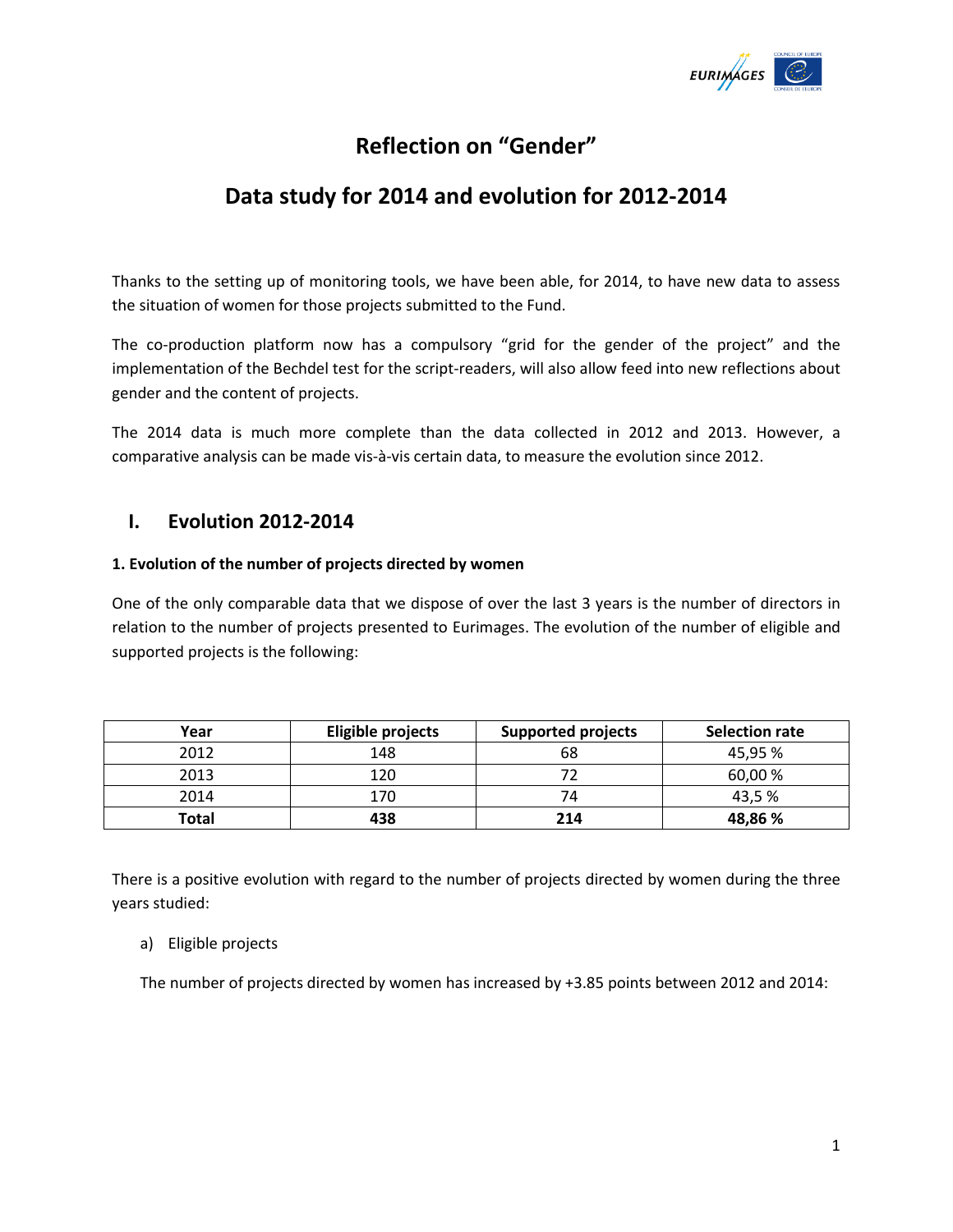



b) Supported projects :

As far as those projects which received support is concerned, there has been an increasing number of directors over the past three years, with a clear improvement between 2012 and 2014.

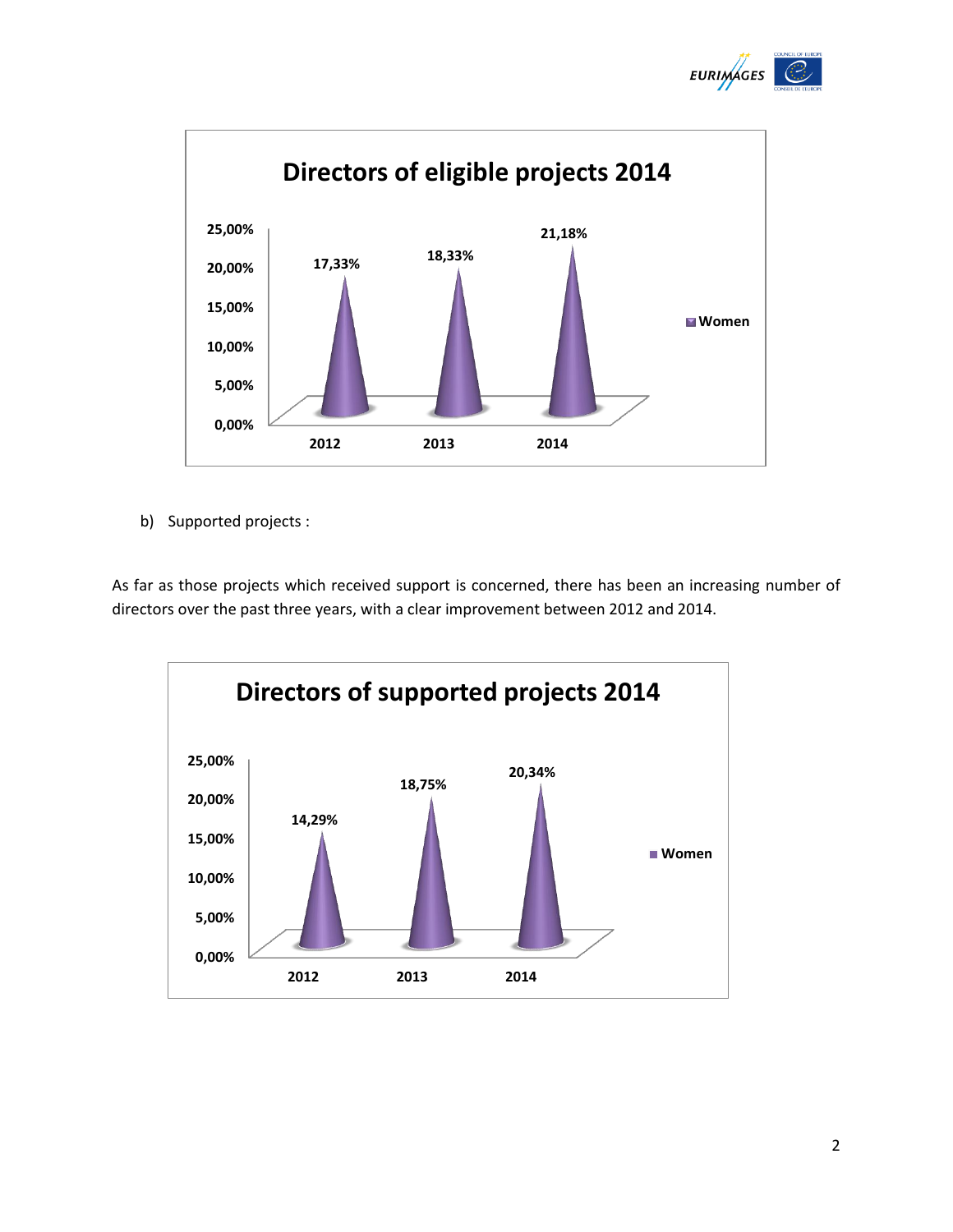

#### c) Success rate

By comparing the data pertaining to those projects which are eligible, and those projects which received support we can calculate the success rate, according to the director's gender:

| Evolution of the success rate |        |        |              |        |        |              |        |        |        |
|-------------------------------|--------|--------|--------------|--------|--------|--------------|--------|--------|--------|
|                               |        | 2012   |              |        | 2013   |              |        | 2014   |        |
| <b>Directors</b>              | Women  | Men    | <b>Total</b> | Women  | Men    | <b>Total</b> | Women  | Men    | Total  |
| Eligible projects             | 26     | 124    | 150          | 22     | 98     | 120          | 36     | 134    | 170    |
| Supported projects            | 10     | 60     | 70           | 13,5   | 58,5   | 72           | 15     | 59     | 74     |
| Success rate                  | 38.46% | 48.39% | 46.67%       | 61.36% | 59.69% | 60.00%       | 41.67% | 44.03% | 43.53% |

NB: in 2012, there were a total of 150 directors for 148 eligible projects, due to the fact that two projects were directed by two directors.

In 2013 the global success rate reached 60%, owing to the important decrease in the number of eligible projects.

It can be noted that, concerning women, except for 2013, a year when they enjoyed a higher success rate than men (61.36% as compared to 59.69%), they are generally more disadvantaged than men: 38.46% in 2012 as compared to 48.39% for men and 41.67% in 2014 against 44.03% for men.

#### **2. Evolution of the number of women in the 5 key functions**

For 2012 and 2014, we have data relative to the number of women in the five key posts stated hereafter, in relation to those eligible projects:

| <b>Key Posts</b>        |              | 2012<br>148 projects |            |     |              | 2014<br>170 projects |            |           |  |
|-------------------------|--------------|----------------------|------------|-----|--------------|----------------------|------------|-----------|--|
|                         | <b>WOMEN</b> |                      | <b>MEN</b> |     | <b>WOMEN</b> |                      | <b>MEN</b> |           |  |
|                         | %            | Nb                   | %          | Nb  | %            | Nb                   | %          | <b>Nb</b> |  |
| Director                | 17.33%       | 26                   | 82.67%     | 124 | 21.18%       | 36                   | 78.82%     | 134       |  |
| Producer                | 27.54%       | 103                  | 72.46%     | 271 | 29.70%       | 120                  | 70.30%     | 284       |  |
| Director of Photography | 2.90%        | 4                    | 97.10%     | 134 | 9.70%        | 16                   | 90.30%     | 149       |  |
| Editor                  | 36.76%       | 50                   | 63.24%     | 86  | 39.75%       | 64                   | 60.25%     | 97        |  |
| Scriptwriter            | 23.21%       | 55                   | 76.79%     | 182 | 24.12%       | 41                   | 75.88%     | 129       |  |
| <b>TOTAL</b>            | 23.00%       | 238                  | 77.00%     | 797 | 25.89%       | 277                  | 74.11%     | 793       |  |

It can be noted that there is a positive evolution for each of the posts, particularly for director of photography for which a 6.8% increase can be noted, and a global increase across the five functions of 2.89 percentage points.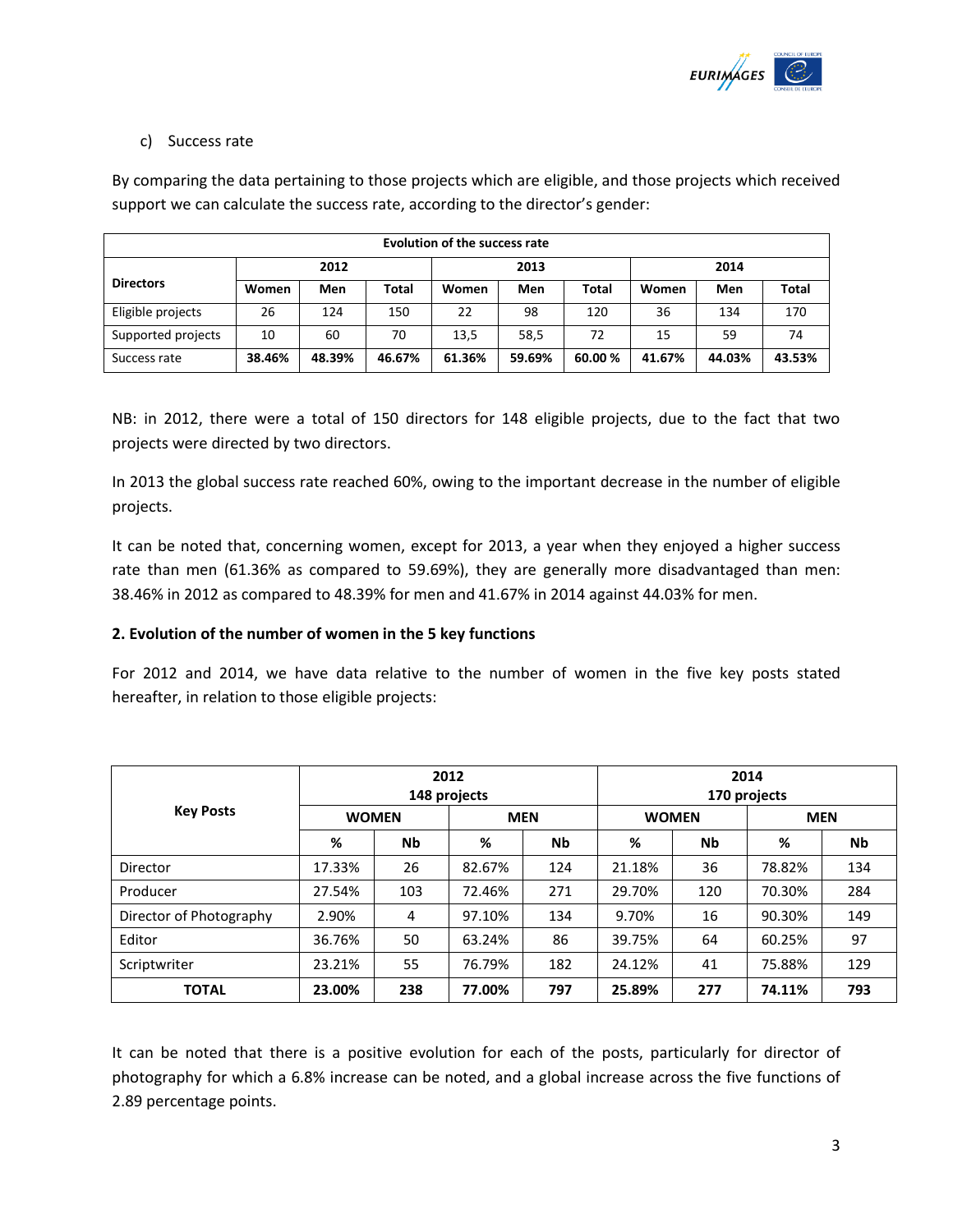



## **II. Analysis of the 2014 data**

The collection of information which began in 2014 has made it possible to collect data such as the gender of the projects, the type of films and content of the script by applying the Bechdel test.

## **1. Gender of the projects and types of films**

**1.1 Gender of the projects**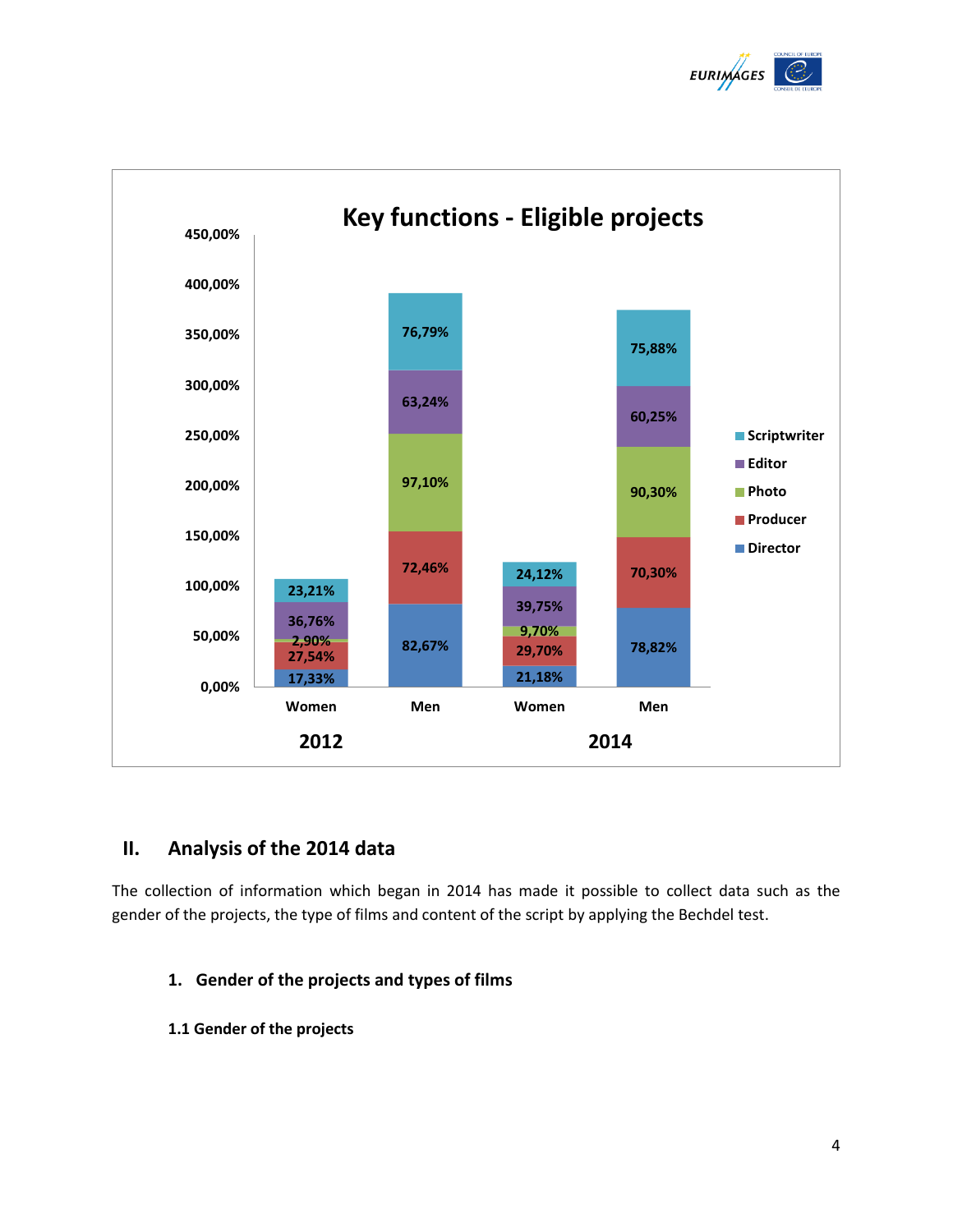

The gender of the projects is determined according to the presence of women in the posts listed in the grid of the gender of the project (production, directing, script, cast and crew), completed by the producers when they submit their applications to Eurimages.

The project will be considered:

- *female:* if the presence of women in the project is equal or superior to 60%;
- *balanced*: if the presence of women in the project is equal or superior to 40% and inferior to 60%;
- *male:* if the presence of women in the project is inferior to 40%.

The data indicates that the vast majority of eligible projects in 2014 are *male* (nearly 80%), whereas the *female* projects are inferior to 5%.

| Genre    | <b>Total</b> | <b>Percentages</b> |
|----------|--------------|--------------------|
| Female   |              | 4,7%               |
| Male     | 134          | 78,8%              |
| Balanced | 28           | 16,5%              |
| Total    | 170          | 100,0%             |

#### **1.2 Types of films**

The projects presented are mainly *fictions* (151); there are 15 *documentaries* and only 4 *animation* projects which have been submitted to Eurimages.

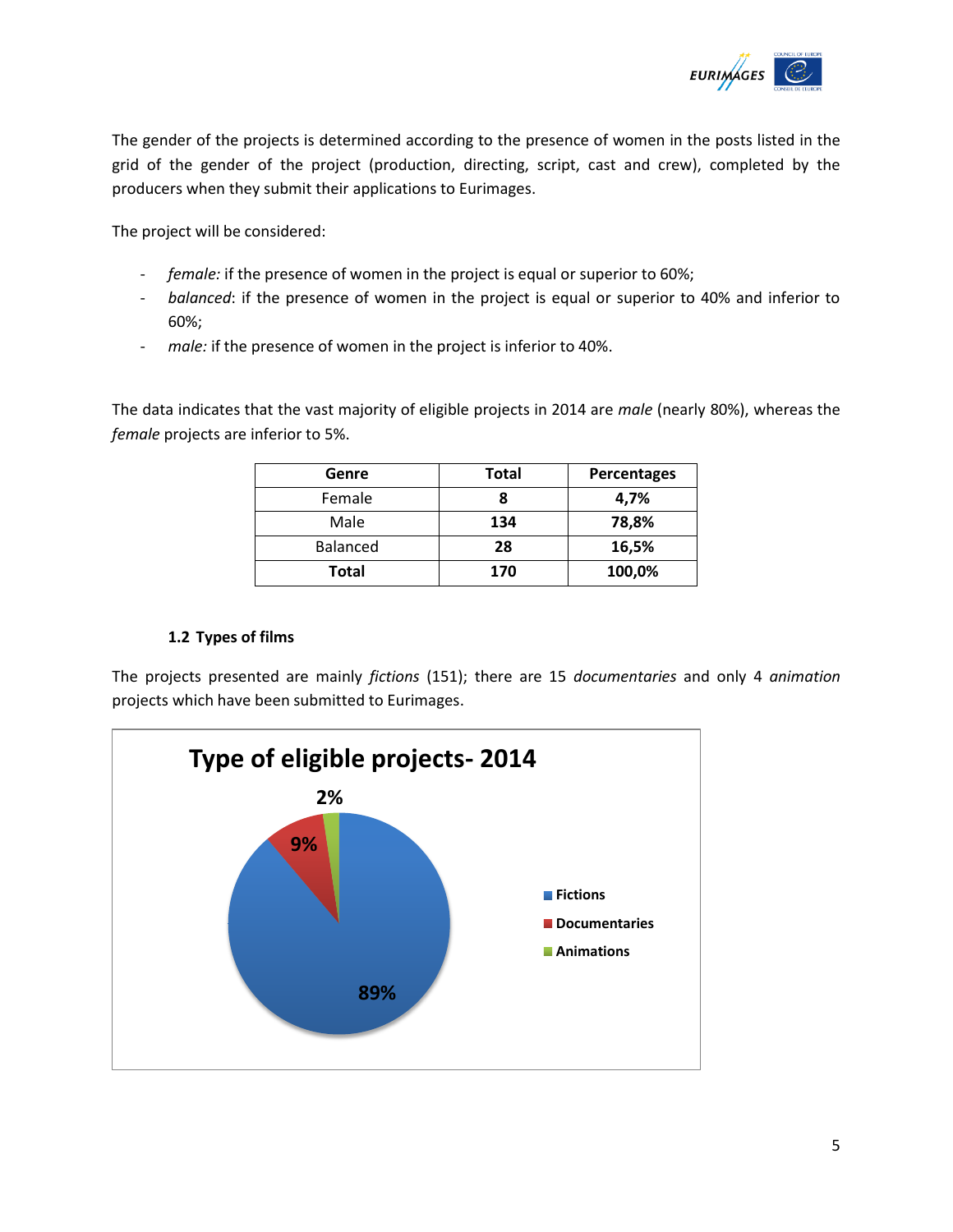

If we analyse the gender of the project according to the type of the film, it can be noted that there are more *female* projects in the *documentary* (13.33%) and *animation* (25%) categories, whereas they only represent 3.31% of eligible projects in the *fictions* category. The percentage relative to *animations* is not significant considering that, in 2014, there were only 4 eligible *animation* projects.

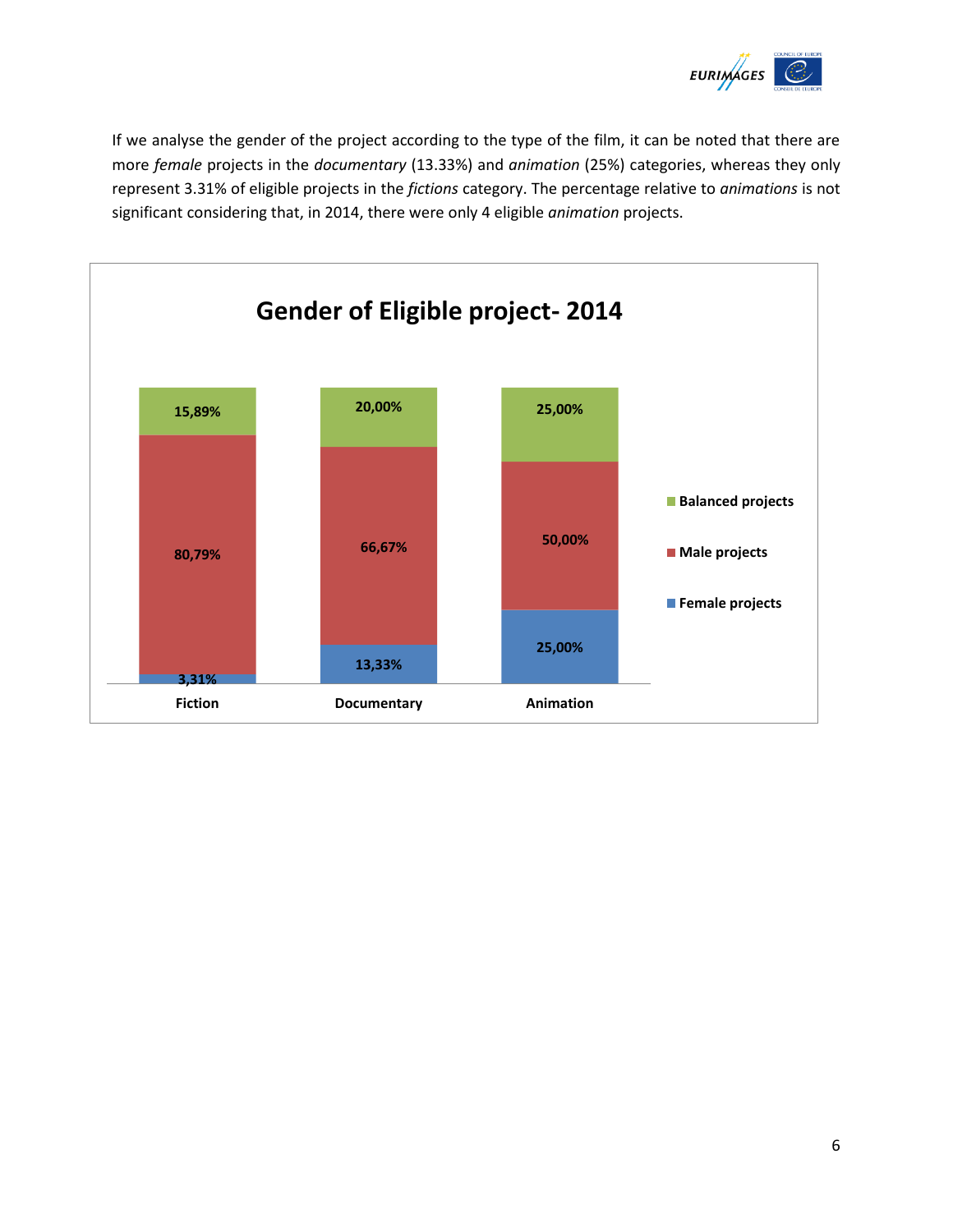

## **2. Presence of women in eligible projects**

The results indicate that women, across all posts, are present in eligible projects at a level of 26%, in comparison to 74% for men.



By only taking into consideration the three main functions, women are more present in the *production* role (29.70%). NB. This number refers to the sex of the legal representative of the production companies and not to the executive production.

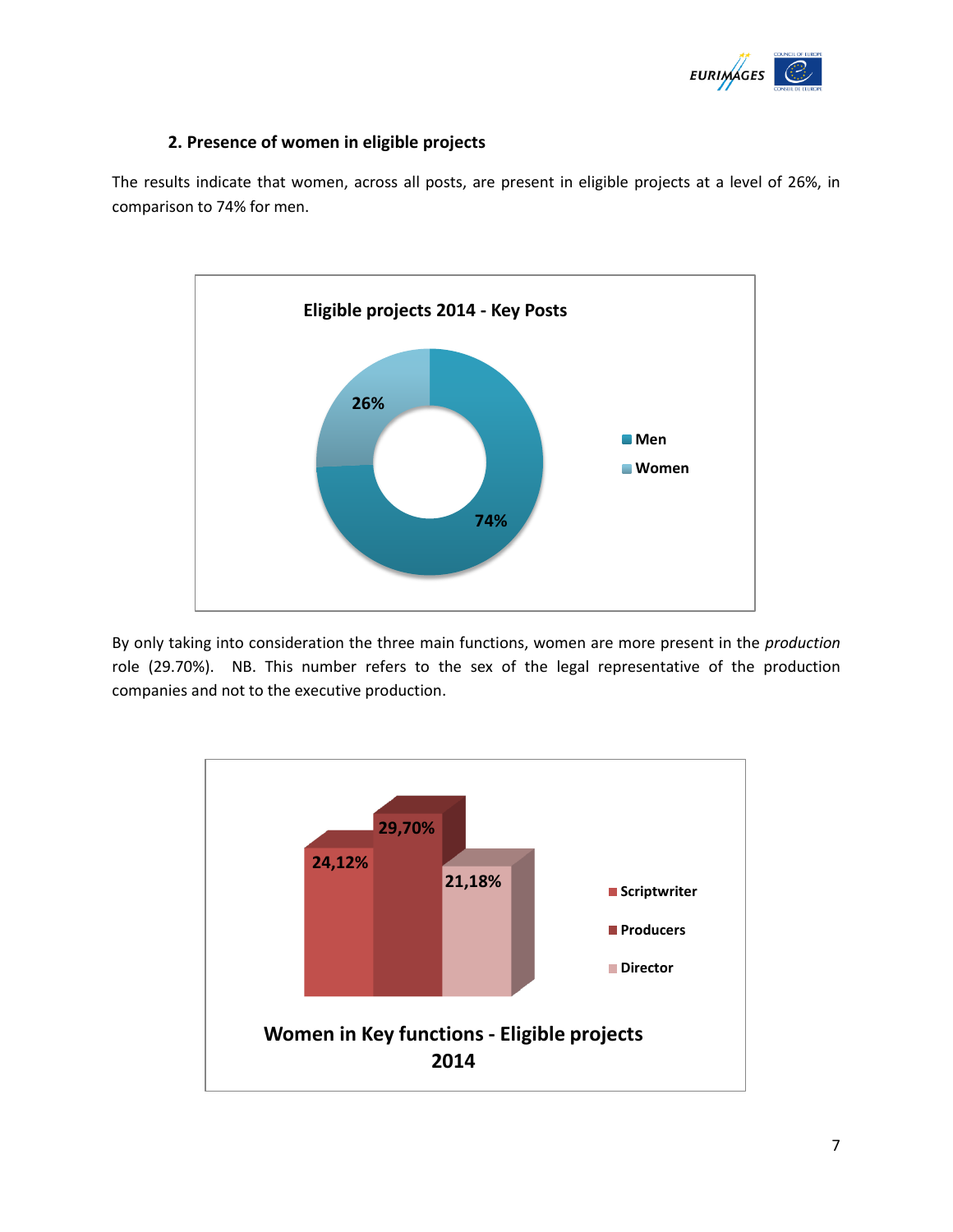

Moreover, it can be noted that:

- *women producers* are more present in *documentaries* (43.75%), than in *fictions* (28.45%) ;
- there are more *women directors* in *fictions* (21.19%), than in *documentaries* (13.33%) ;
- the same applies to *scriptwriters* (24.50% in *fictions* and 13.33% in *documentaries*).

By examining all the available data for all of the eligible projects, it can be noted that women are more present in the posts of:

- *Set designer*: 100%, not a very telling number as it only concerns one project;
- *Consultant*: 77.78%, but this also concerns a small number of projects (9 projects including 8 *documentaries* and a *fictions*) ;
- *Conception*: 50%, but this only concerns 4 *animation* projects;
- *Editing*: 39.75%, this number is much more useful as it concerns 161 projects;
- *Cast*: from 36.81 to 39.68 % for the 3 lead roles.

It is interesting to note that, althought the vast majority of projects submitted to Eurimages are *male* projects, the *female* caracters, nonetheless, often have an important role.

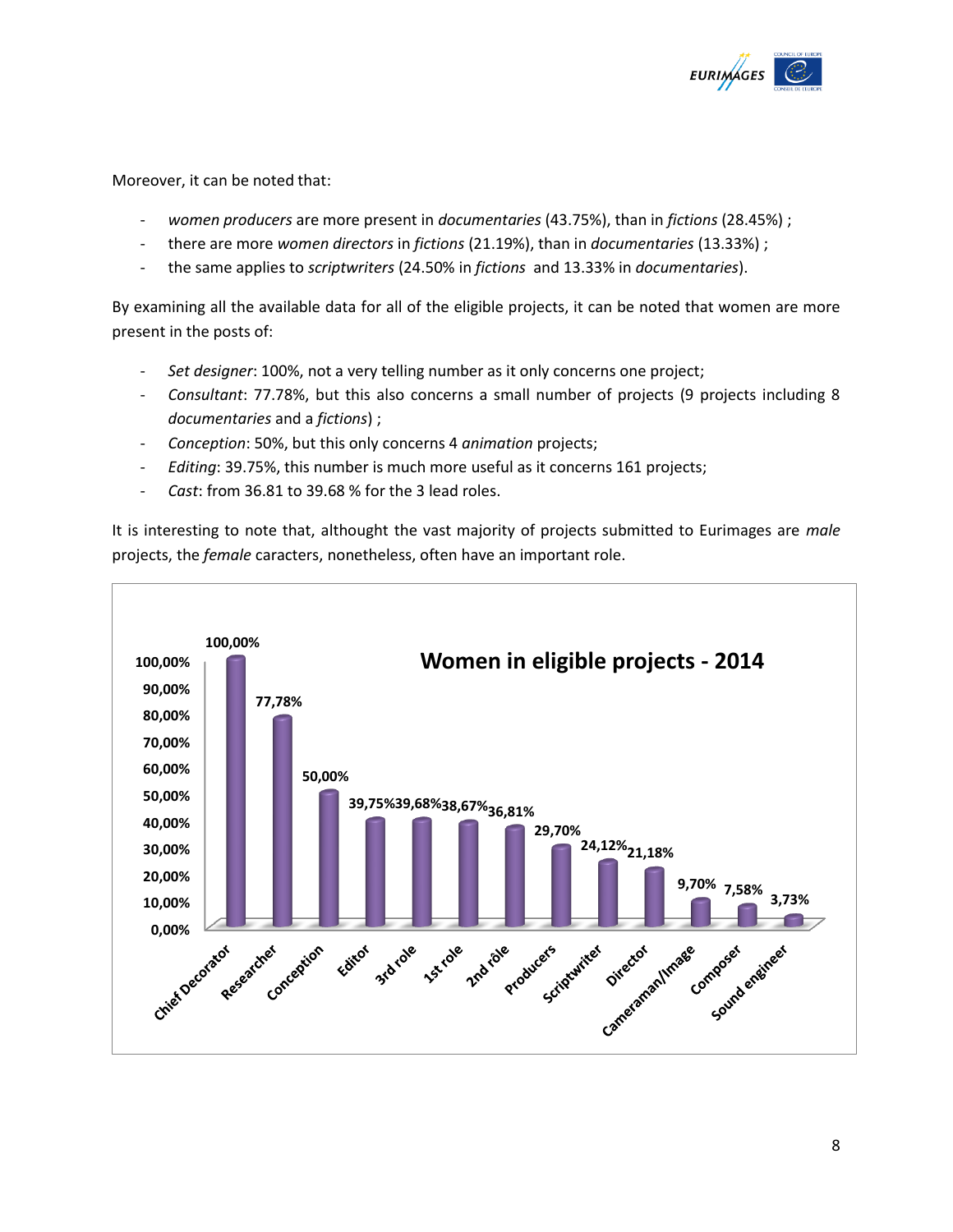

## **3. Analysis of the Bechdel tests**

## **3.1. Test results for all the eligible projects**

During 2014, the script-readers included in their analysis of eligible projects, the results of the Bechdel test, be it the male or female versions.

The Bechdel test only applies to fiction projects, i.e. 151 projects for 2014.

#### **Bechdel test :**

- *female:* original test, a project passes the test -3 points- if the following three statements are true: the project contains at least two named female characters -1 pointboth women talk to each other -1 point- they talk about something besides a man -1 point ;
- male: the same questions applied to men.

The test results are the following:

| <b>Bechdel Test</b>    |              | Female |        |                  | <b>Male</b> |        |                  |  |
|------------------------|--------------|--------|--------|------------------|-------------|--------|------------------|--|
| <b>Fictions 2014</b>   |              | Data   | %      | <b>Cumulated</b> | Data        | %      | <b>Cumulated</b> |  |
|                        | 0            | 10     | 6,6%   | 6,6%             | 1           | 0,7%   | 0,7%             |  |
|                        | 0.5          | 4      | 2,6%   | 9,2%             | 1           | 0,7%   | 1,4%             |  |
| <b>Readers A&amp;B</b> | 1            | 37     | 24,5%  | 33,7%            | 7           | 4,6%   | 6,0%             |  |
|                        | 1.5          | 5      | 3,4%   | 37,1%            | 1           | 0,7%   | 6,7%             |  |
| Average                | 2            | 13     | 8,6%   | 45,7%            | 12          | 7,9%   | 14,6%            |  |
|                        | 2.5          | 11     | 7,3%   | 53,0%            | 6           | 3,9%   | 18,5%            |  |
|                        | 3            | 71     | 47,0%  | 100,0%           | 123         | 81,5%  | 100,0%           |  |
|                        | <b>Total</b> | 151    | 100,0% |                  | 151         | 100,0% |                  |  |

The projects were counted according to the score obtained by each project. This score is the result of the average score given by each of the two readers, which explains the half points. Moreover, these half points indicate the differences between the readers and shows that, although clear instructions have been given to the readers, there remains some subjectivity when answering the questions formulated in the Bechdel test.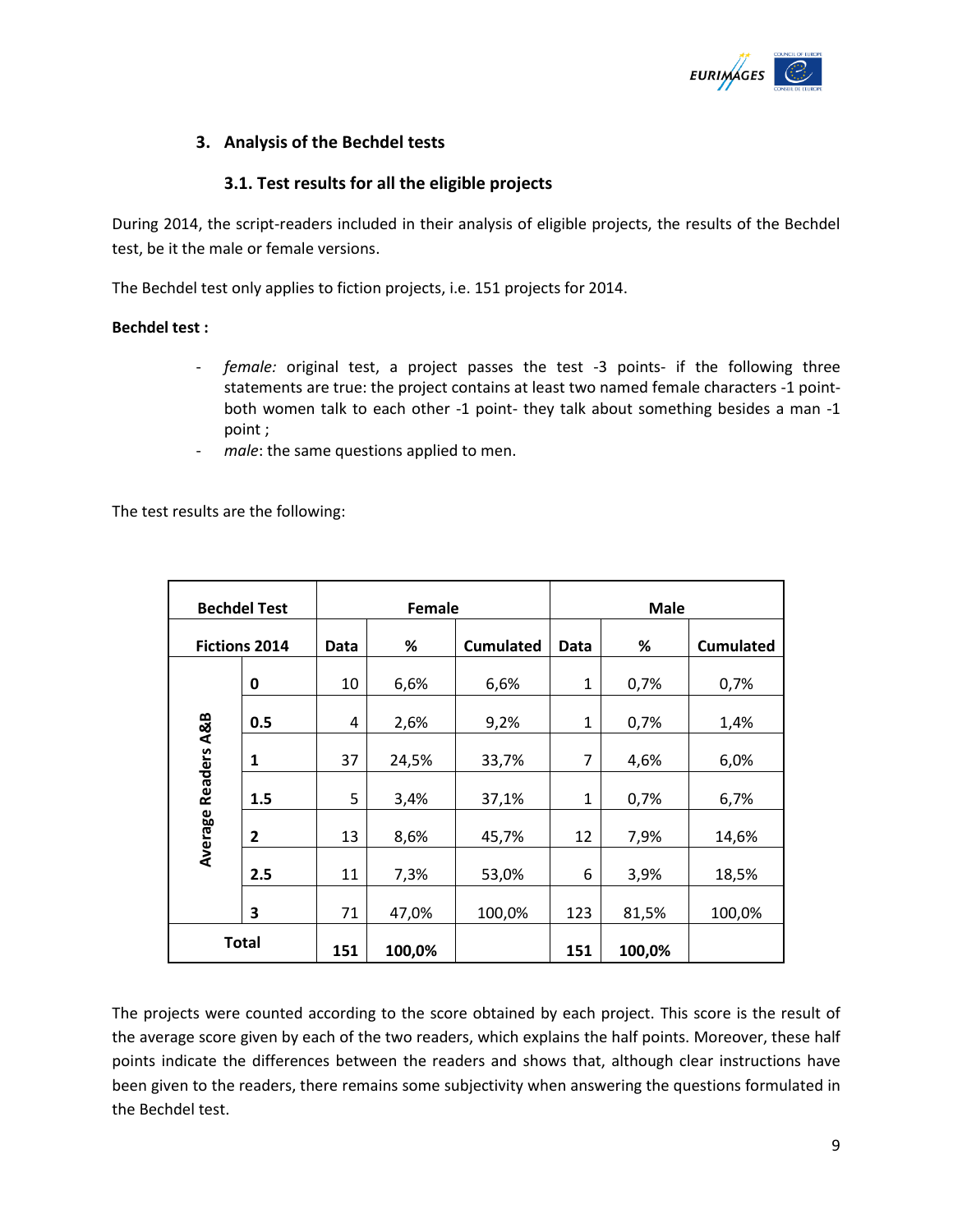

The numbers hereafter indicate:

- that only 47% of fictions have passed the female test (3 points), as compared to 81.5% for the male test;
- that 9.2% (0 + 0.5 point) of fictions don't have two named female characters, whereas for male characters this only applies to 1.4% of fictions;
- that in 27.90% of cases (1+1.5 points) the female characters only have a passive role, whereas for male characters it only concerns 5.3% of cases;
- that in 15.90% of cases (2+2.5 points) the female characters speak exclusively of a man/men, whereas male characters who only talk about a woman/women represents 11.80% of cases.

**this shows that men are much more present in fictions than women, that they have a more active and diversified role than women.**

## **3.2 Test results in relation to the gender of the project**

To simplify the reading of the data, we have grouped together the *female* and *balanced* projects in fictions, i.e. the projects in which women are present at a level of at least 40% (29 projects), in order to compare them to the *male* projects, in which the presence of women is lower than 40% (122 projects). The results obtained are the following:

| <b>Bechdel Test</b> | Female &<br>balanced<br>projects<br><b>Female Test</b> | Female &<br>balanced<br>projects<br><b>Male Test</b> | Male<br>projects<br><b>Female Test</b> | <b>Male</b><br>projects<br><b>Male Test</b> | <b>Total</b> |
|---------------------|--------------------------------------------------------|------------------------------------------------------|----------------------------------------|---------------------------------------------|--------------|
| $0 - 0.5$           | 3.4%                                                   | 0%                                                   | 11%                                    | 1.6%                                        | 5.3%         |
| $1 - 1.5$           | 10%                                                    | 13.8%                                                | 32%                                    | 3.3%                                        | 16.6%        |
| $2 - 2.5$           | 17.2%                                                  | 20.7%                                                | 16%                                    | 9.8%                                        | 13.9%        |
| 3                   | 69%                                                    | 65.5%                                                | 42%                                    | 85.2%                                       | 64.2%        |

It can be noted that **69%** of *female and balanced* projects pass the *female* Bechdel test, against **42%** for *male* projects. The *male* projects obtain the best score for the *male* test: 85%. But the *female and balanced* projects also have a high score for the *male* test: 65.5%.

These figures show that *female* characters are more present and more active in *female* projects than in *male* projects. It also shows that *male* characters have a more important role in *female* projects (86.20% of projects obtain at least 2 points), whereas in *male* projects, the *female* characters who obtain at least 2 points represent only 58%.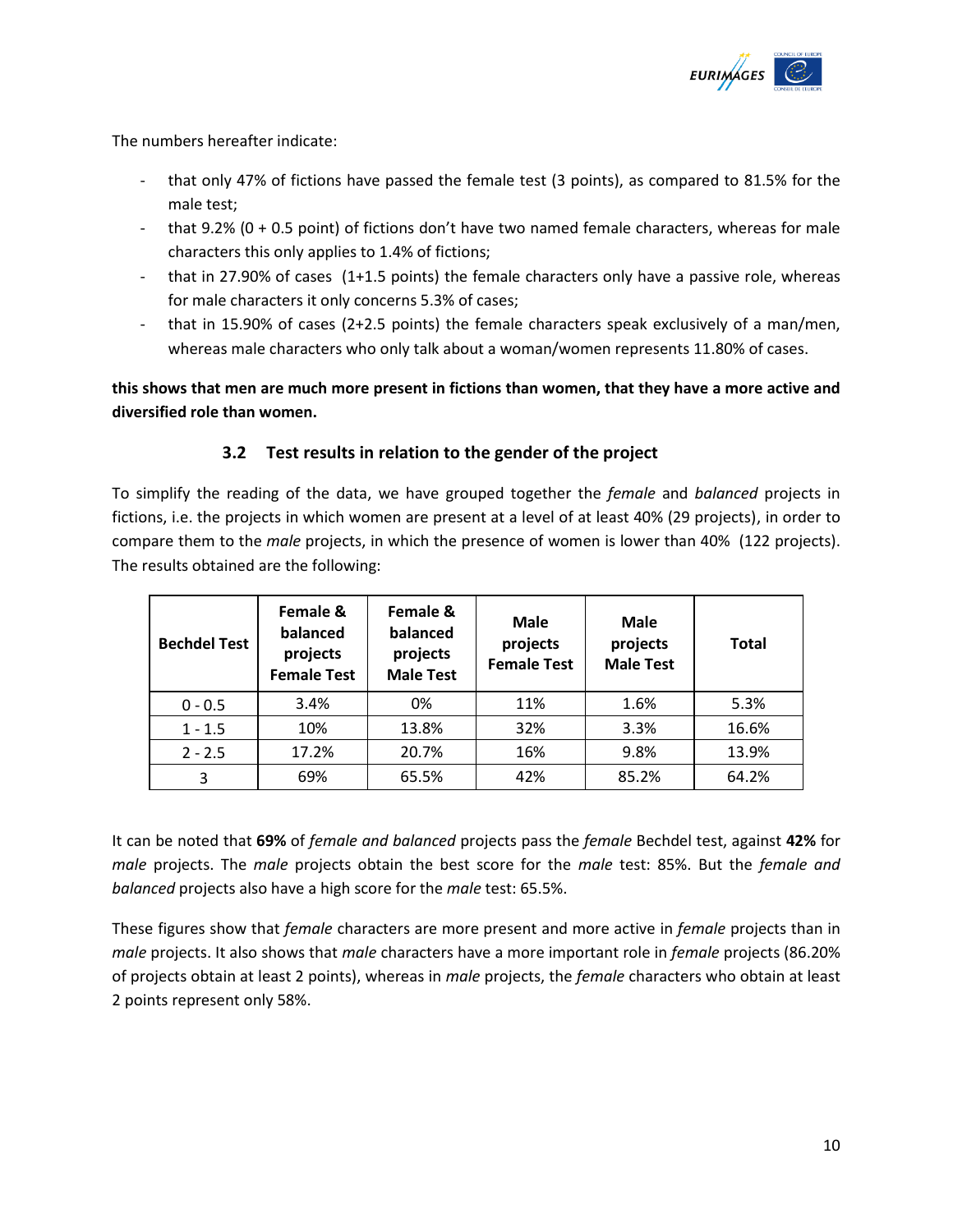



## **3.3 Bechdel tests and "pairs"**

As the directors and scriptwriters constitute the two main roles (forming a "pair") with regard to the content of projects, we wanted to see what results the Bechdel test would give for projects with different pairs:

- *Female*: a female director and female scriptwriter,
- Male: a male director and male scriptwriter,
- Mixed: director and scriptwriter of two different genders.

We noted that 30 eligible fictions out of 151 had a female pair, 9 a mixed pair and 112 a male pair.

| Pairs        | <b>Eligible fictions</b> |       |  |  |  |
|--------------|--------------------------|-------|--|--|--|
| Female       | 30                       | 19.9% |  |  |  |
| Male         | 112                      | 74.2% |  |  |  |
| Mixed        | q                        | 6.0%  |  |  |  |
| <b>Total</b> | 151                      | 100%  |  |  |  |

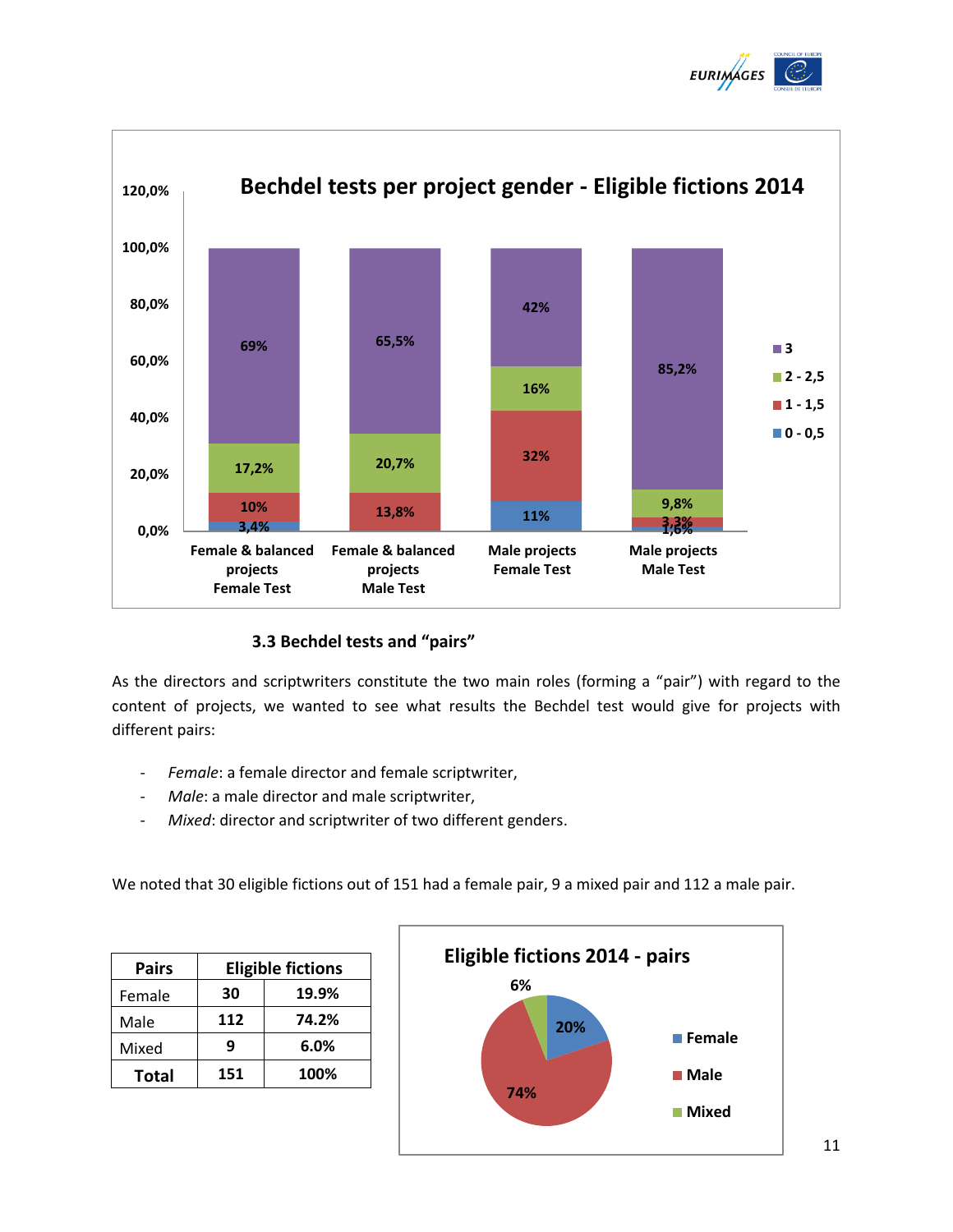



Then we compared the results for the Bechdel test according to those pairs.

This graphic shows that the distribution of female and male characters is much more balanced in the projects involving a *female* pair.

#### **4. Analysis of first roles per "pairs"**

When we look at the number of women and men in the first three roles of the casting, the men are generally more present, 62% against 38% of women. There are more female lead roles (38.67%) than second roles (36.81%), but less than third roles (39.68%).

| Pairs  | 1st role |        |        | 2nd role |        |       | 3rd role |        |        |
|--------|----------|--------|--------|----------|--------|-------|----------|--------|--------|
|        | Total    | Female | Male   | Total    | Female | Male  | Total    | Female | Male   |
| Female | 30       | 73,3%  | 26,7%  | 29       | 48,3%  | 51,7% | 25       | 88%    | 68%    |
| Male   | 111      | 29,7%  | 70,3%  | 106      | 34%    | 66%   | 80       | 41,3%  | 52,5%  |
| Mixed  | 9        | 33,3%  | 66,7%  | 9        | 33,3%  | 66,7% | 21       | 19%    | 81%    |
| Total  | 150      | 100,0% | 100,0% | 144      | 100%   | 100%  | 126      | 100,0% | 100,0% |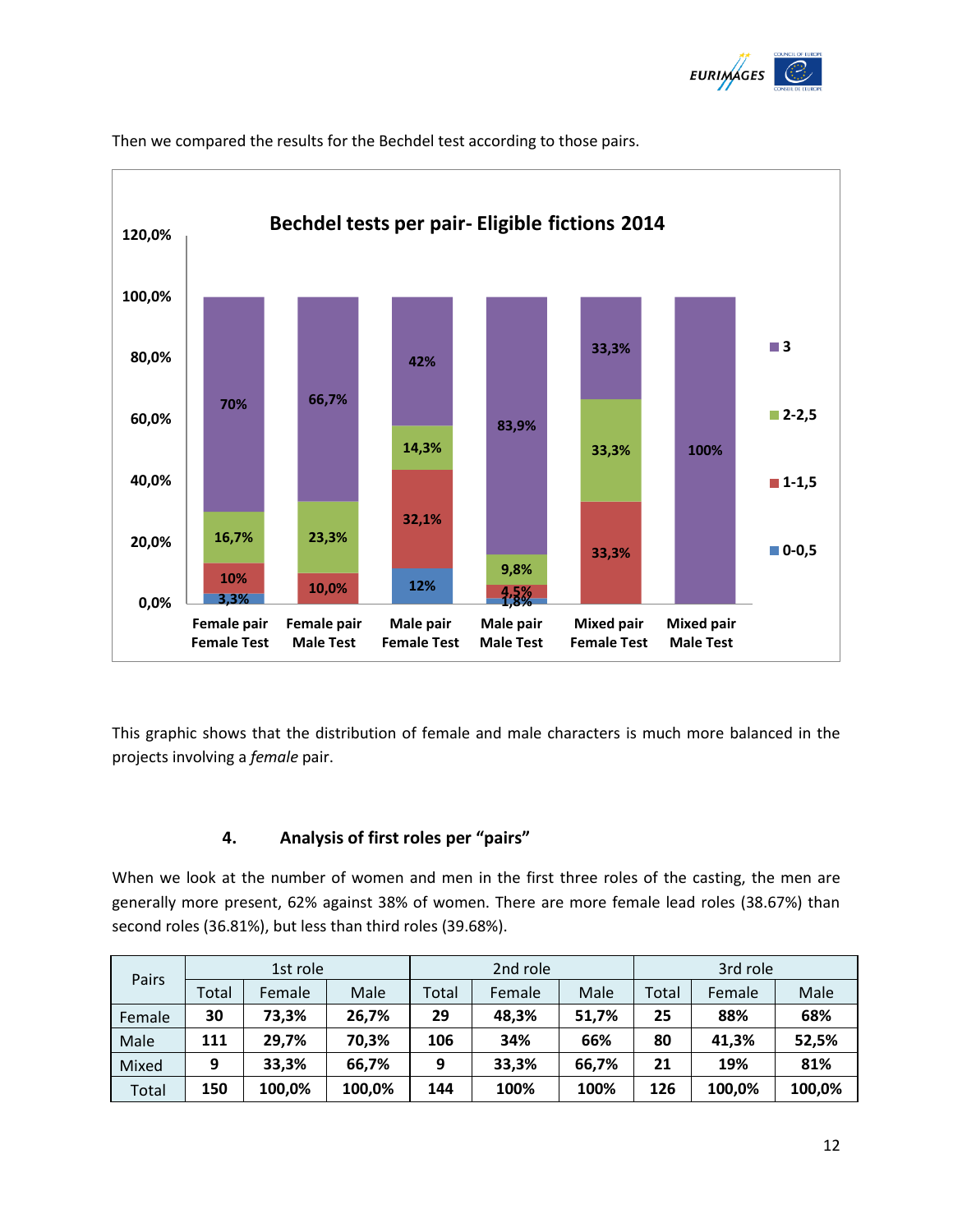

If we analyse the data concerning the casting in comparison to the genders of "pairs", we can note that the female pairs have given more lead roles to women (73.3% against 29.7% for male pairs and 33.3% for mixed pairs), the same goes for third roles (88% against 41.3% for male pairs and 19% for mixed pairs). In the second roles that are mainly male, the proportion of women is also higher for female pairs (48.3% against 34% for male pairs and 33% for mixed pairs).



## **5. Overall conclusion:**

Even though the figures relating to the number of women directors in the projects submitted to Eurimages have registered a positive trend over the past three years, the presence of women in eligible and supported projects nevertheless remains very small. On average, in 2014, only one project out of five has been directed by a woman and the presence of women in the five key functions is lower than 26%.